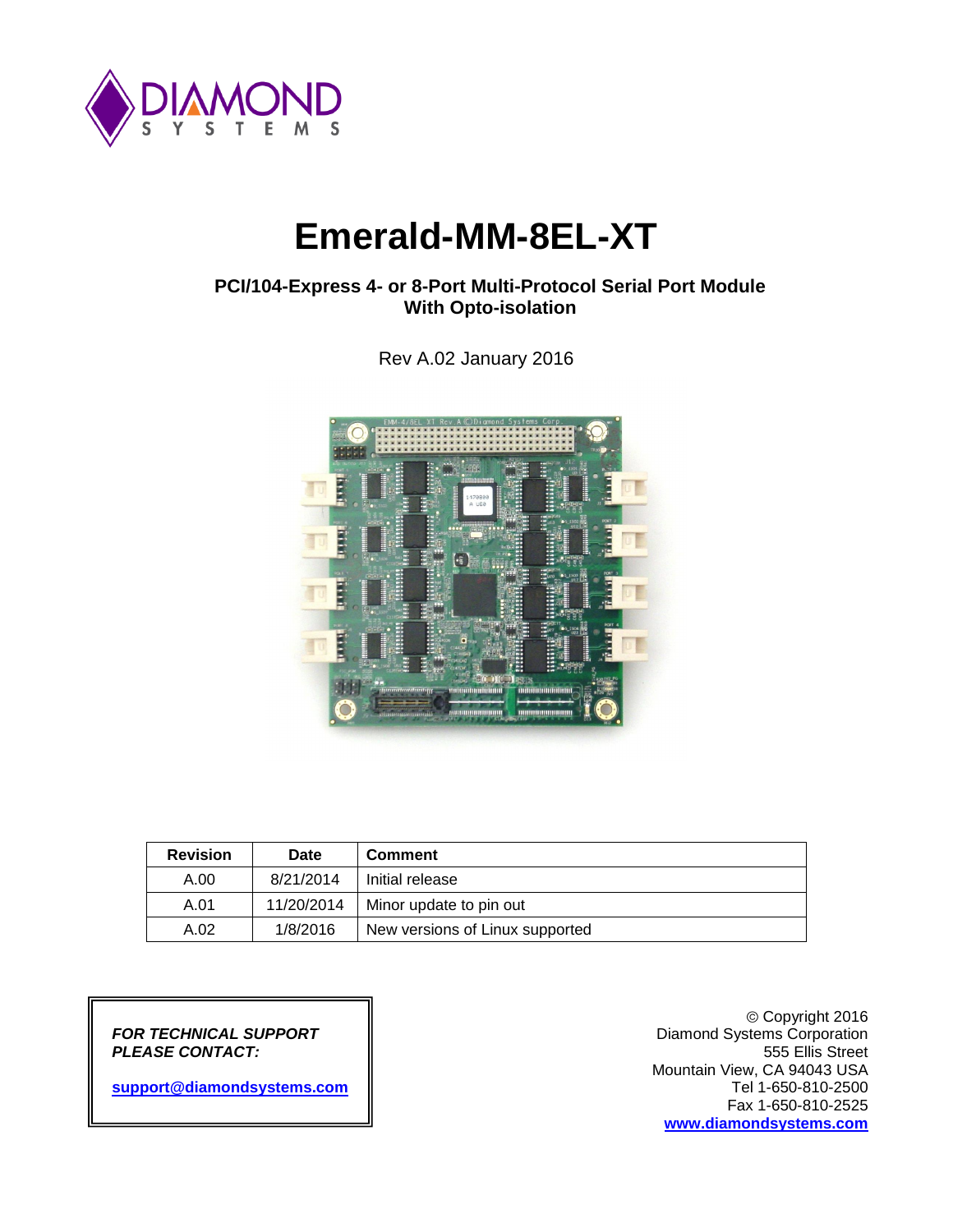

## **CONTENTS**

| 1.<br>2 <sub>1</sub> |     |  |
|----------------------|-----|--|
| 2.1                  |     |  |
| 2.2                  |     |  |
| 2.3                  |     |  |
| 2.4                  |     |  |
|                      |     |  |
| 2.5                  |     |  |
| 3.                   |     |  |
| 3.1                  |     |  |
| 3.2                  |     |  |
|                      | 3.3 |  |
|                      | 3.4 |  |
| 4.                   |     |  |
| 4.1                  |     |  |
| 4.2                  |     |  |
| 4.3                  |     |  |
| 4.4                  |     |  |
| 4.5                  |     |  |
| 4.6                  |     |  |
| 5.                   |     |  |
| 5.1                  |     |  |
|                      | 5.2 |  |
| 6.                   |     |  |
| 7.                   |     |  |
| 8.                   |     |  |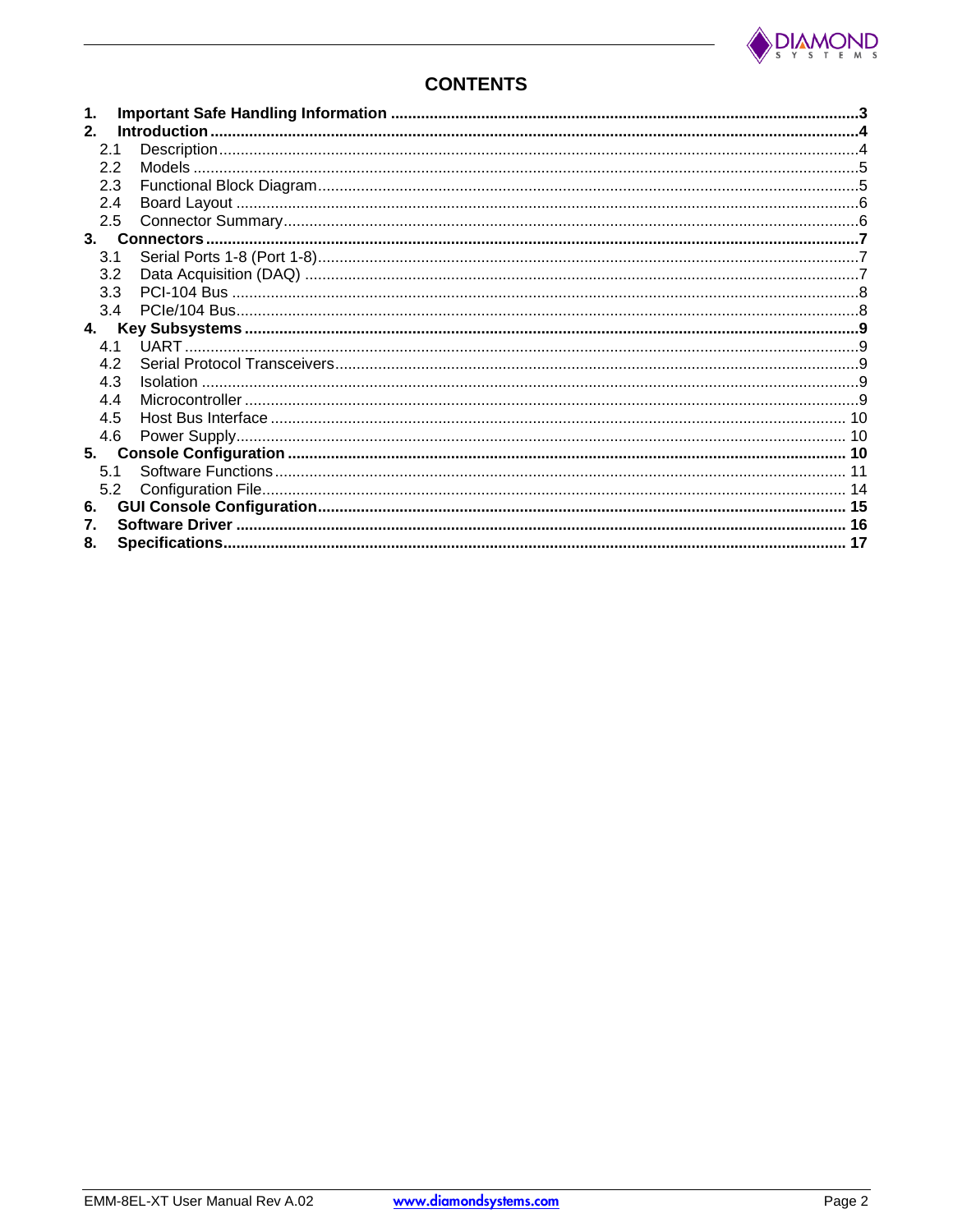

## **1. IMPORTANT SAFE HANDLING INFORMATION**



## **WARNING!**

## **ESD-Sensitive Electronic Equipment**

Observe ESD-safe handling procedures when working with this product.

Always use this product in a properly grounded work area and wear appropriate ESD-preventive clothing and/or accessories.

Always store this product in ESD-protective packaging when not in use.

## *Safe Handling Precautions*

This board contains a high density connector with many connections to sensitive electronic components. This creates many opportunities for accidental damage during handling, installation and connection to other equipment. The list here describes common causes of failure found on boards returned to Diamond Systems for repair. This information is provided as a source of advice to help you prevent damaging your Diamond (or any vendor's) embedded computer boards.

**ESD damage** – This type of damage is usually almost impossible to detect, because there is no visual sign of failure or damage. The symptom is that the board eventually simply stops working, because some component becomes defective. Usually the failure can be identified and the chip can be replaced. To prevent ESD damage, always follow proper ESD-prevention practices when handling computer boards.

**Damage during handling or storage** – On some boards we have noticed physical damage from mishandling. A common observation is that a screwdriver slipped while installing the board, causing a gouge in the PCB surface and cutting signal traces or damaging components.

Another common observation is damaged board corners, indicating the board was dropped. This may or may not cause damage to the circuitry, depending on what is near the corner. Most of our boards are designed with at least 25 mils clearance between the board edge and any component pad, and ground / power planes are at least 20 mils from the edge to avoid possible shorting from this type of damage. However these design rules are not sufficient to prevent damage in all situations.

A third cause of failure is when a metal screwdriver tip slips, or a screw drops onto the board while it is powered on, causing a short between a power pin and a signal pin on a component. This can cause overvoltage / power supply problems described below. To avoid this type of failure, only perform assembly operations when the system is powered off.

Sometimes boards are stored in racks with slots that grip the edge of the board. This is a common practice for board manufacturers. However our boards are generally very dense, and if the board has components very close to the board edge, they can be damaged or even knocked off the board when the board tilts back in the rack. Diamond recommends that all our boards be stored only in individual ESD-safe packaging. If multiple boards are stored together, they should be contained in bins with dividers between boards. Do not pile boards on top of each other or cram too many boards into a small location. This can cause damage to connector pins or fragile components.

**Power supply wired backwards** – Our power supplies and boards are not designed to withstand a reverse power supply connection. This will destroy each IC that is connected to the power supply (i.e. almost all ICs). In this case the board will most likely will be unrepairable and must be replaced. A chip destroyed by reverse power or by excessive power will often have a visible hole on the top or show some deformation on the top surface due to vaporization inside the package. **Check twice before applying power!**

**Overvoltage on digital I/O line** – If a digital I/O signal is connected to a voltage above the maximum specified voltage, the digital circuitry can be damaged. On most of our boards the acceptable range of voltages connected to digital I/O signals is 0-5V, and they can withstand about 0.5V beyond that (-0.5 to 5.5V) before being damaged. However logic signals at 12V and even 24V are common, and if one of these is connected to a 5V logic chip, the chip will be damaged, and the damage could even extend past that chip to others in the circuit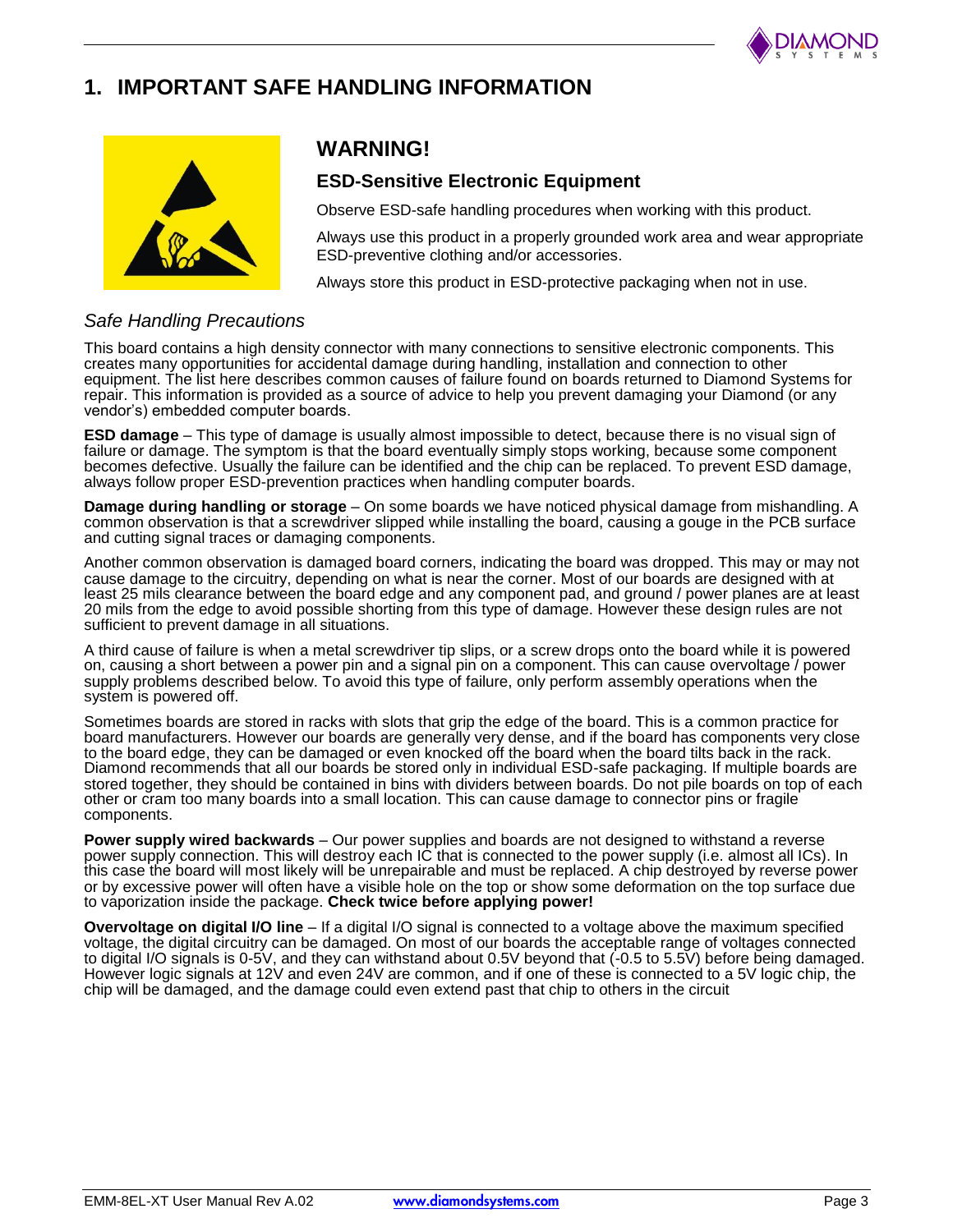

## **2. INTRODUCTION**

## **2.1 Description**

The Emerald-MM-8EL-XT is a family of PCIe/104 OneBank serial cards offering 4 or 8 serial ports with or without opto-isolation. The module is based on a high speed UART with 256-byte TX/RX FIFOs and auto RS-485 transmit control. The EMM-8EL-XT fits a wide variety of embedded serial I/O application needs.

Each port is independently isolated with an ADUM5402 isolated power + signal chip plus additional isolators for control signals. All features are programmable, including protocol and RS-485 line termination. An onboard microcontroller interfaces to the GPIO pins on the UART and provides control of the configuration options. The microcontroller also manages staggered turn-on of the ADUM5402 devices to limit power-on inrush current. All configurations are stored in the microcontroller's flash memory and are automatically reloaded on power-up. The board is in the PCI/104-Express form factor with the PCIe/104 one bank bus connector for cost reduction.

### **Functions**

- $\bullet$ 8 or 4 RS-232/422/485 serial ports with programmable protocol
- Data rates: RS-232 mode up to 1Mbps RS-422/485 modes up to 10Mbps
- XR17V358/XR17V354 PCIe interface UART with 256-byte FIFOs
- Models available with or without opto-isolation
- SP336 multi-protocol transceivers with high speed, ESD, and open-circuit protection
- RS-422/485 termination programmable
- +/-15KV ESD protection on all serial ports
- Independent 2500VRMS isolation port by port with individual I/O connectors for each port
- Staggered turn-on of isolated power devices for reduced power-on inrush current
- 8 digital I/O or analog input lines
- PCIex1 host interface using PCIe/104 "OneBank™" connector supports both Type 1 and Type 2
- Onboard microcontroller to manage all configuration options with flash memory for configuration storage and automatic recall
- Latching connectors for increase ruggedness
- Comprehensive software suite enables easy configuration and control

#### **Operating System Support**

- Linux versions 2.6.16 through 3.13
- Windows XP & 2000
- Windows Vista and 7

#### **Mechanical, Electrical, Environmental**

- PCI/104-Express form factor 3.55" x 3.775"
- -40°C to +85°C ambient operating temperature
- MIL-STD-202G shock and vibration compatible
- Power input: +5VDC +/- 5%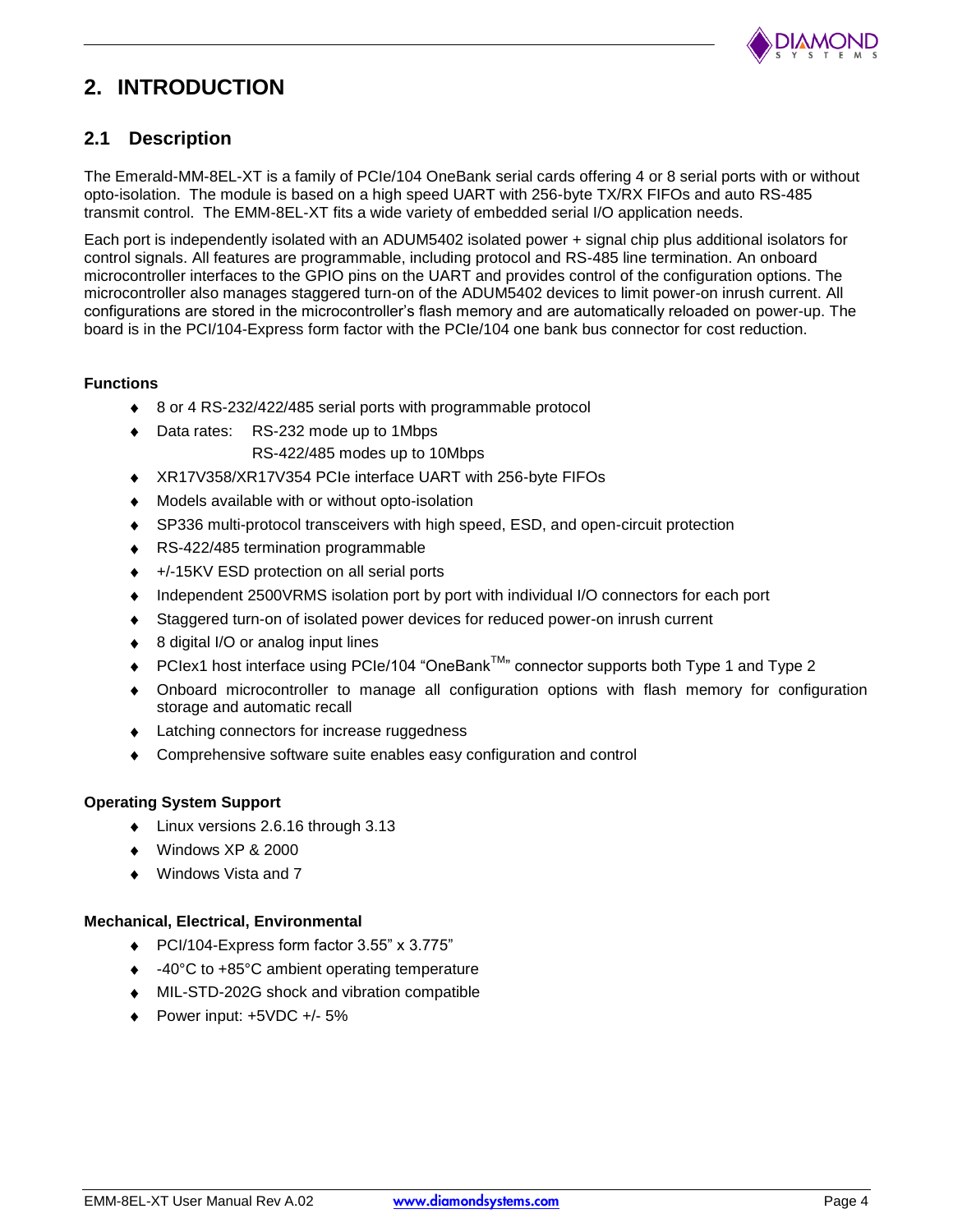

## **2.2 Models**

The following Emerald-MM-8EL-XT models and cable kits are available.

| Model      | # of Ports | <b>Isolation</b> |
|------------|------------|------------------|
| EMM-8EL-XT | 8          | Yes              |
| EMM-4EL-XT | 4          | Yes              |
| EMM-8E-XT  | 8          | No.              |
| EMM-4E-XT  | 4          | No.              |

As a customization option, Emerald-MM-8EL supports the full PCIe/104 three bank form factor definition, both Type 1 and Type 2. Contact Diamond Systems for more information on this option. Minimum order quantities apply.

## **2.3 Functional Block Diagram**

The Emerald-MM-8EL-XT block diagram is shown below.

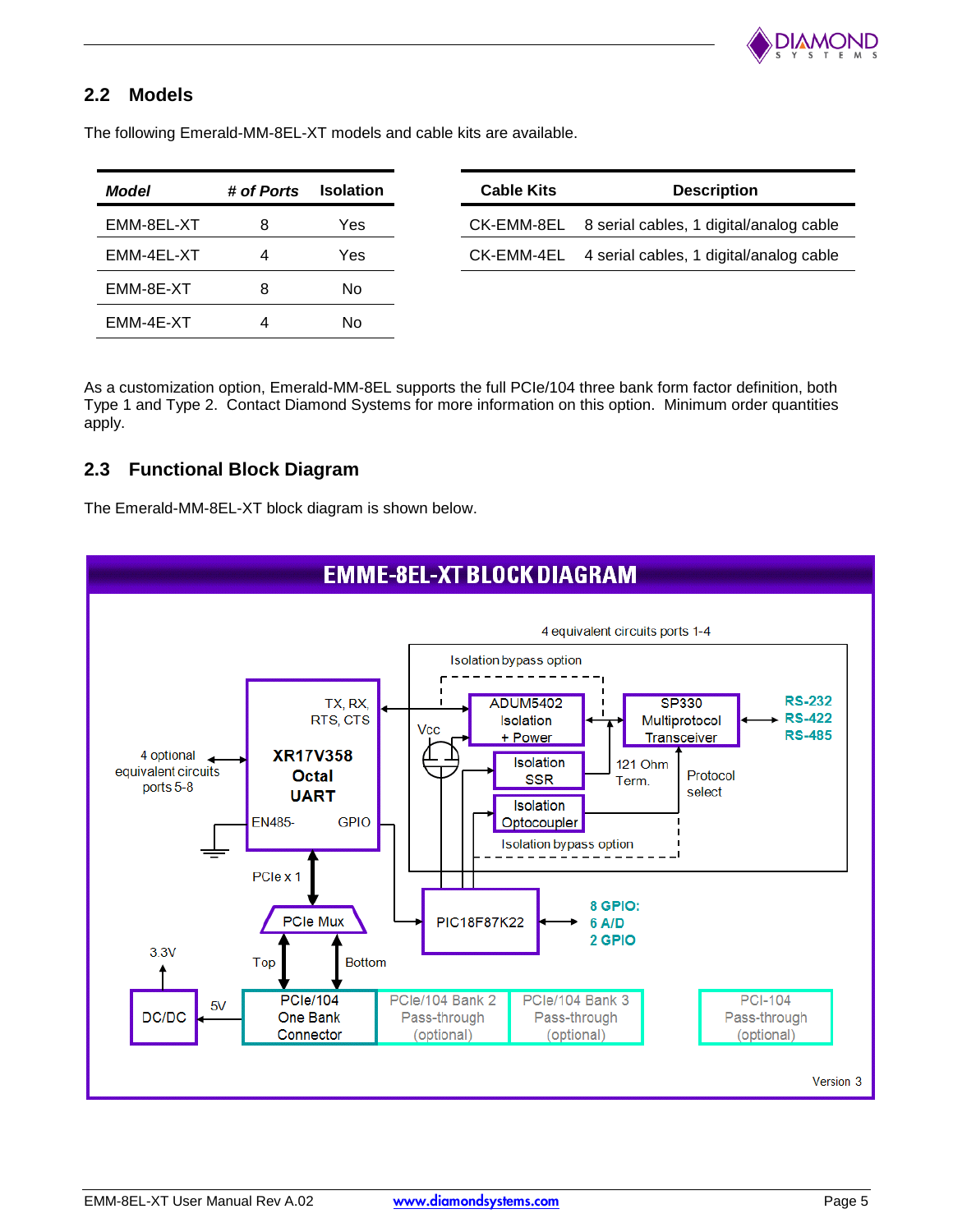

## **2.4 Board Layout**

The Emerald-MM-8EL-XT connector locations are shown below.



PCIe/104 one bank

## **2.5 Connector Summary**

The following tables list the Emerald-MM-8EL-XT board connectors.

| <b>Connector</b> | <b>Description</b>          |
|------------------|-----------------------------|
| Port 1-8         | Serial ports 1-8 connectors |
| DAQ              | Data acquisition connector  |
| PCI-104          | PCI-104 bus connector       |
| PCle/104         | PCIe one bank bus connector |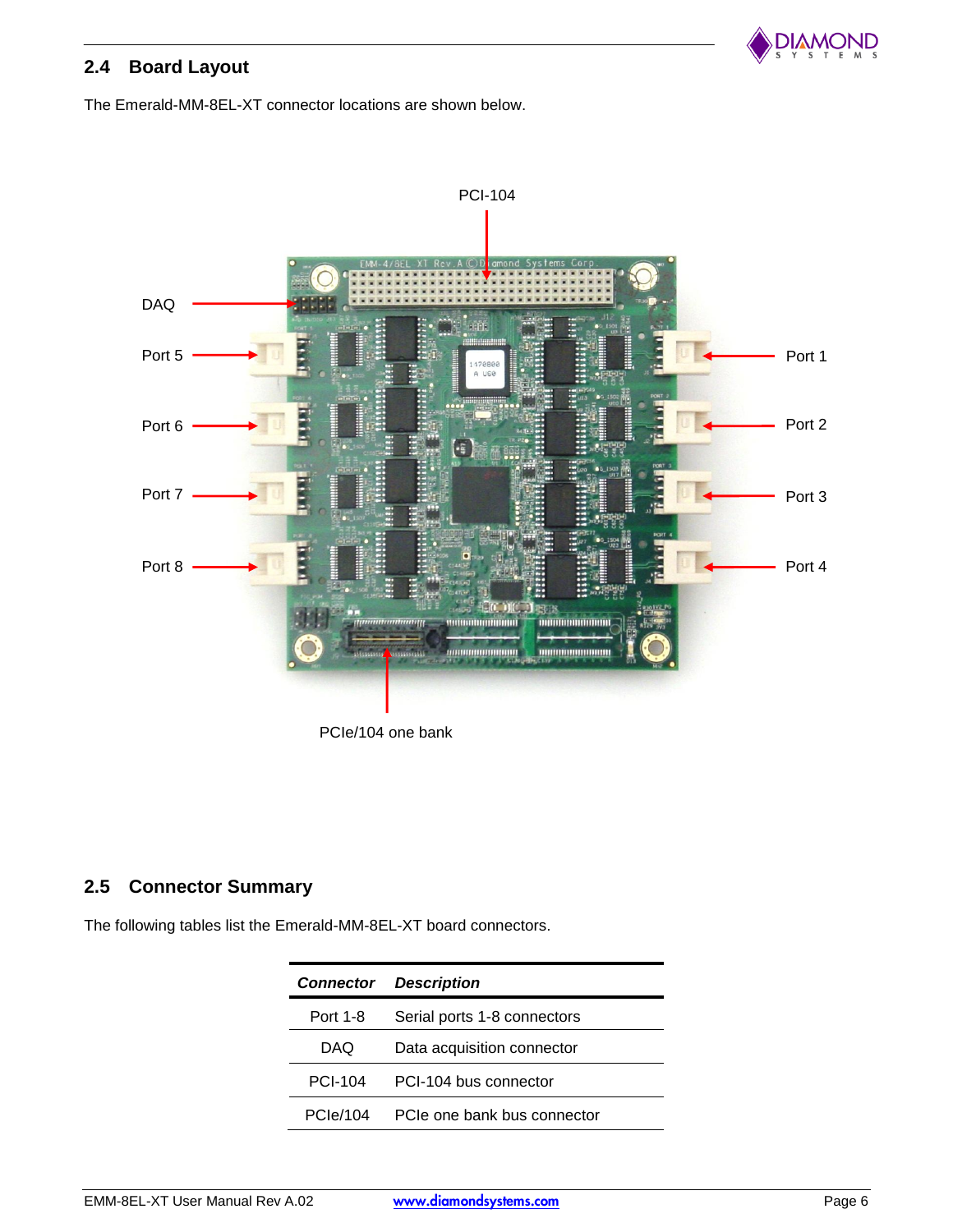

## **3. CONNECTORS**

This section describes the connectors on the Emerald-MM-8EL-XT module.

## **3.1 Serial Ports 1-8 (Port 1-8)**

The 4 or 8 serial ports are provided on miniature 10-pin headers with 1 port per header. Ports 1-4 are located on the right side of the board, and ports 5-8, if installed, are located on the left. The pin definition depends on the serial protocol selected. All ports have identical pinouts as shown below.

#### **RS-232 Configuration:**

| ΝC  |   |   | NC.        |
|-----|---|---|------------|
| TXD | З |   | <b>RTS</b> |
| RXD | 5 | 6 | <b>CTS</b> |
| NC. |   | 8 | Iso Gnd    |

#### **RS-422 Configuration:**

| ΝC  |   |   | ΝC      |
|-----|---|---|---------|
| TX- | 3 |   | $TX+$   |
| RX+ | 5 | հ | RX-     |
| ΝC  |   | 8 | Iso Gnd |

**RS-485 Configuration:**

| ΝC     |   | NC.     |
|--------|---|---------|
| Data - |   | Data +  |
| ΝC     | հ | NC.     |
| NC.    | 8 | Iso Gnd |

### **Connector Part Number / Description**

JST S08B-PUDSS-1 2x4 2mm pitch through hole right angle locking pin header, standard

### **3.2 Data Acquisition (DAQ)**

Eight GPIO signals from the microcontroller are made available on a 10 pin header for auxiliary GPIO / A/D functions. All the A/D capable pins are grouped together at the top of the connector near the analog ground pin.

| A Gnd        |   | $\mathcal{P}$ | GPIO0 / A/D0 |
|--------------|---|---------------|--------------|
| GPIO1 / A/D1 | 3 |               | GPIO2 / A/D2 |
| GPIO3 / A/D3 | 5 | 6             | GPIO4 / A/D4 |
| GPIO5 / A/D5 |   | 8             | GPIO6 / A/D6 |
| GPIO7        | g | 10            | D Gnd        |

#### **Connector Part Number / Description**

2x5 2mm pitch through-hole connector with 4mm high posts and gold flash plating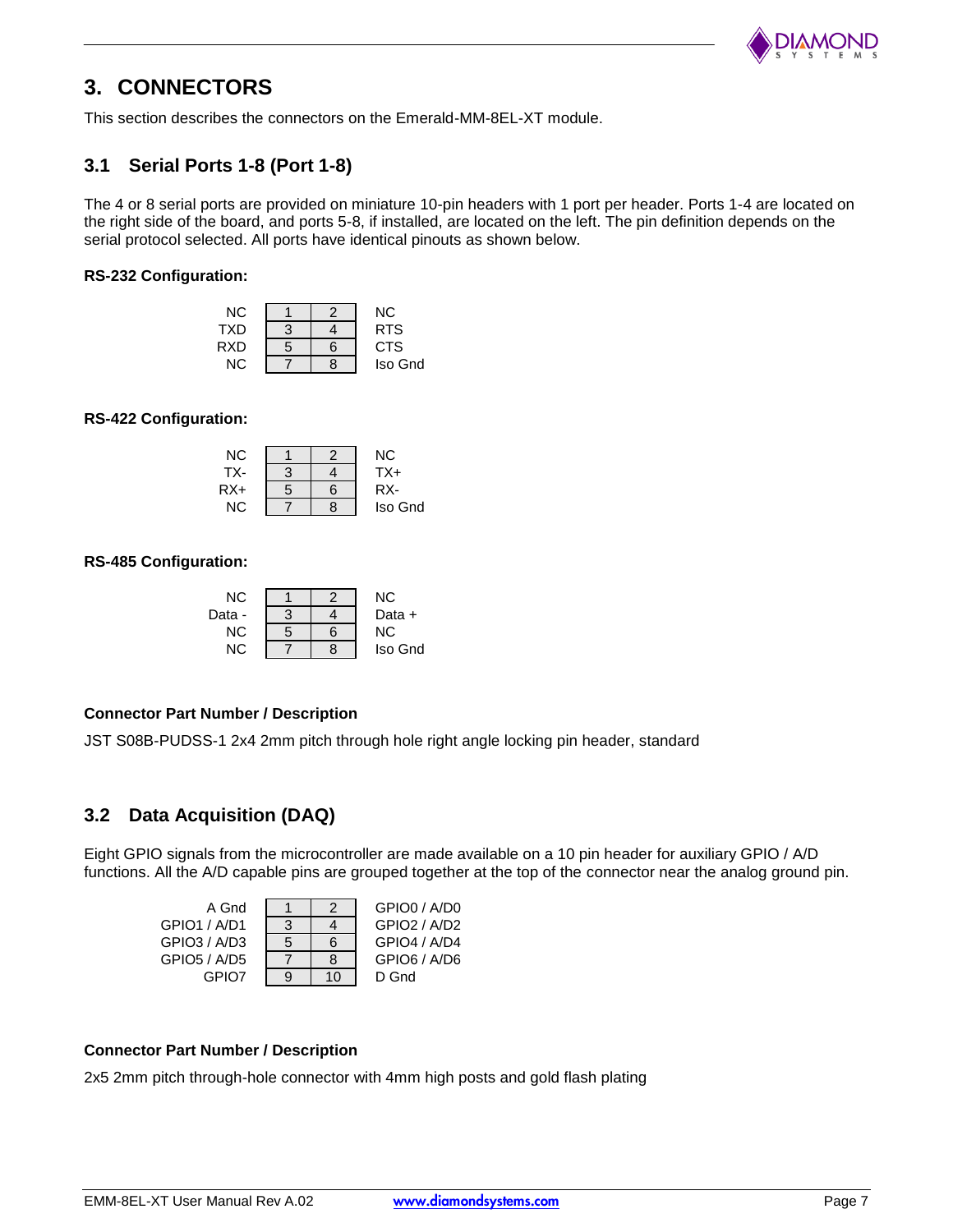

## **3.3 PCI-104 Bus**

The PCI-104 (PCI) bus connector is provided on the top side to enable the mounting of additional I/O boards. The PCI connector is non-stack through (top side only) and is located in the standard PCI-104 location. Its pinout is as defined in the PC/104-*Plus* specification available on [www.pc104.org.](http://www.pc104.org/) The V<sub>IO</sub> pins are jumper-selected and are protected with a polyswitch resettable fuse.

## **3.4 PCIe/104 Bus**

The PCIe/104 connector follows the PCIe/104-Express standard. This one bank connector is connector A with the following pin out.

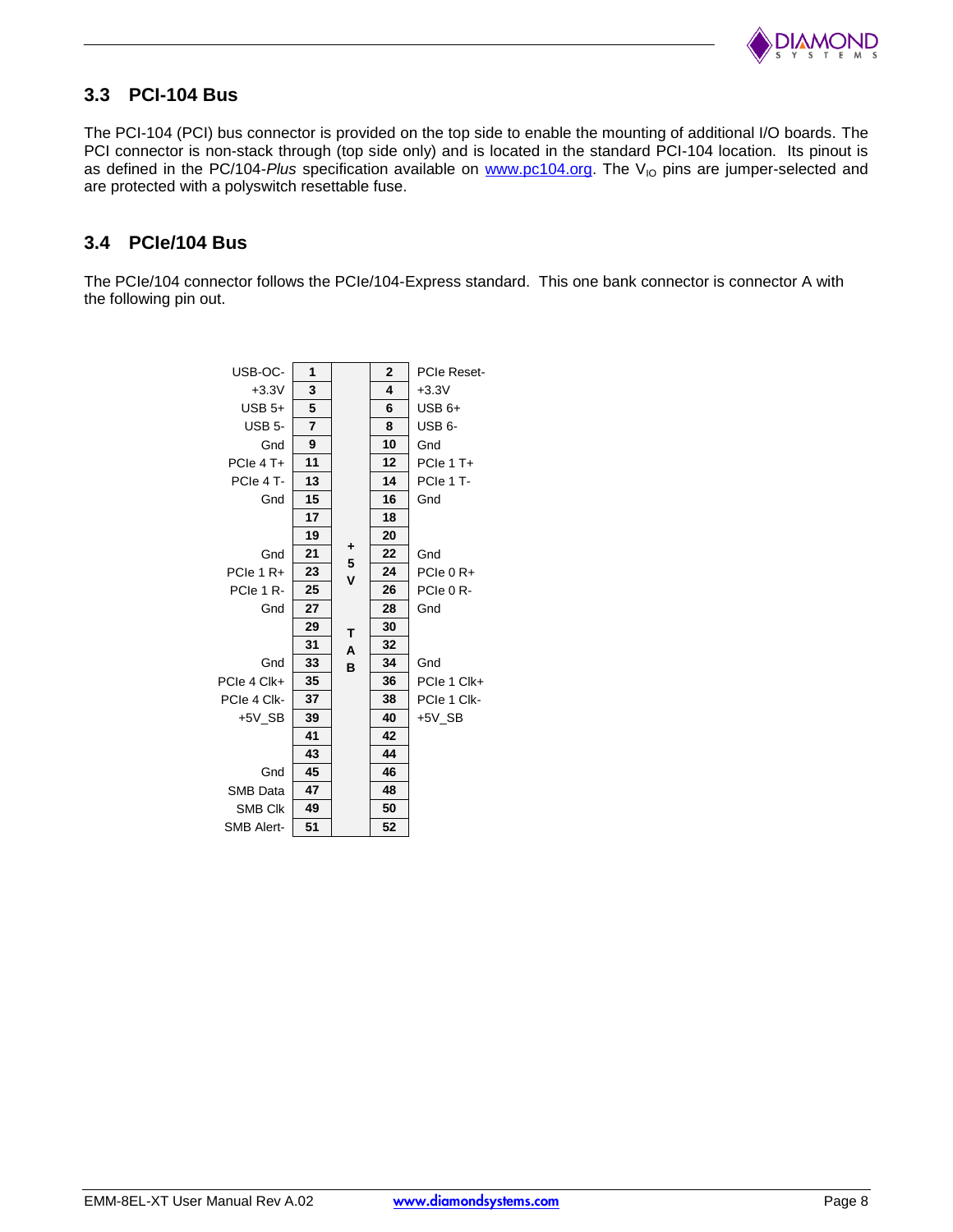

## **4. KEY SUBSYSTEMS**

## **4.1 UART**

The UART is the Exar XR17V358/XR17V354 octal/quad UART with PCIe interface. These UARTs feature several advanced features:

- 256-byte TX/RX FIFOs for better reliability and lower system overhead during high-speed transmission
- Auto RS-485 transmit mode for compatibility with standard RS-232 drivers. This is accomplished by tying  $\bullet$ the EN485- pin on the XR17V358/354 to ground.
- High speed data rates: 1Mbps in RS-232, 10Mbps in RS-422 / RS-485

## **4.2 Serial Protocol Transceivers**

The transceivers are SP336 with RS-232, RS-422, and RS-485 protocol capability. Each serial port uses its own transceiver for opto-isolation purposes. Each port's protocol is selected with 2 data lines from the onboard microcontroller.

## **4.3 Isolation**

Isolation is provided via several methods:

- The serial port signals are isolated via an Analog Devices ADUM5402 power+signal device that provides power for the isolated transceivers plus isolation of the TX, RX, RTS, and CTS signals. These isolator devices exhibit significant inrush current on power-up, so they are powered up one by one with a programmable delay between devices to limit peak inrush current to just one device instead of 4 or 8. The power-on control is provided by an onboard microcontroller drivint a FET that switches the +5V supply to the ADUM5402.
- The two protocol configuration control signals are isolated via a separate dual opto-isolator.
- The RS-485 121-ohm termination resistor is enabled via a photoMOS solid state relay with very low on resistance. The SSR is controlled with a data line from the onboard microcontroller.

Isolation of serial port signals and protocol select signals can be bypassed with the installation of 0-ohm resistors. The RS-485 termination isolator is required and cannot be eliminated.

### **4.4 Microcontroller**

All configuration is done via an onboard microcontroller which interfaces to the host via a custom serial interface using the UART's GPIO lines. The microcontroller is configured using a series of registers that provide control over the various options. The microcontroller contains built-in flash memory which is used to store the configuration for automatic reload on power-up or reset. The microcontroller manages several configuration features:

- Serial port protocol: RS-232, RS-422, and RS-485, independently programmable port by port  $\bullet$
- RS-485 121-ohm termination resistor enable / disable  $\bullet$
- Turn-on timing of ADUM5402 isolated power devices  $\bullet$
- Board configuration readback (number of ports and isolation / non-isolation)  $\bullet$
- Programmable blue LED  $\bullet$
- Heartbeat to indicate circuit alive  $\bullet$
- Auxiliary data acquisition circuit on 10-pin I/O header with ESD protection

Application software is provided to communicate with the microcontroller and configure all features on the board.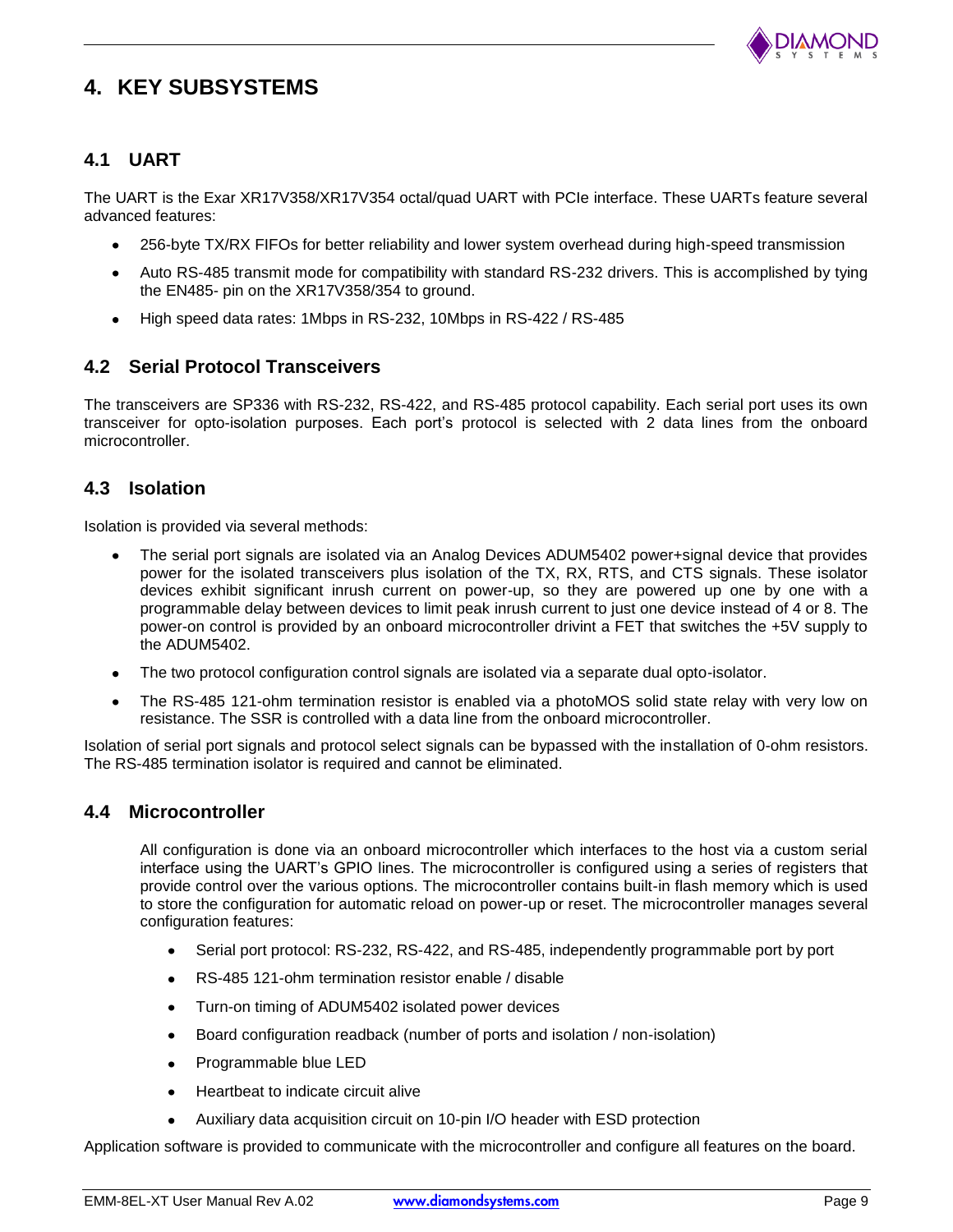

## **4.5 Host Bus Interface**

The Emerald-MM-8EL family interfaces to the host SBC via a single PCIe x1 link on bank 1 of the PCIe/104 connector, supporting both Type 1 and Type 2. The module implements the PCIe/104-Express one bank connector and the board layout supports the installation of the full-size 3-bank connector on the top and bottom sides.

The PCIe lanes on the first bank are shifted according to the requirements of PCIe/104, and a multiplexor selects lane 0 or lane 3 depending on whether the board is installed above or below the host SBC. All signals on banks 2 and 3 are passed straight through between bottom and top.

As a customization option, Emerald-MM-8EL supports the full PCIe/104 three bank form factor definition, both Type 1 and Type 2. Contact Diamond Systems for more information on this option. Minimum order quantities apply.

## **4.6 Power Supply**

Power is obtained from the +5V tab on bank one of the PCIe/104 connector. The module generates all other required voltages from the +5V input.

## **5. CONSOLE CONFIGURATION**

The Emerald-MM-8EL-XT comes with software to manage and store configurations using the on-board microcontroller. The PIC microcontroller is used to manage several functions on the board:

- ◆ Serial interface to host for configuration and control
- Controlled turn-on of isolated power supplies to limit inrush current
- Serial protocol selection of the SP336 multiprotocol transceivers
- ◆ 120 ohm line termination for RS-422/485 protocols
- $\triangleleft$  Heartbeat to provide indication of device activity
- LED control  $\bullet$
- Board configuration readback  $\bullet$
- GPIO / A/D signals on 10-pin I/O connector

The microcontroller interfaces to the host via eight GPIO pins on the Exar XR17V358 PCIe UART. Refer to the XR17V358 datasheet for details on programming these registers. The registers must be configured for the correct direction at the start of the program.

The program provides a text-based user interface that can be ported to Windows and Linux. It provides a menu of options to configure and control the board. The program displays the menu and asks for a selection by number. After the selection is made, the program jumps to the code to execute that function. After execution is complete, the program returns to the main menu, and the sequence repeats.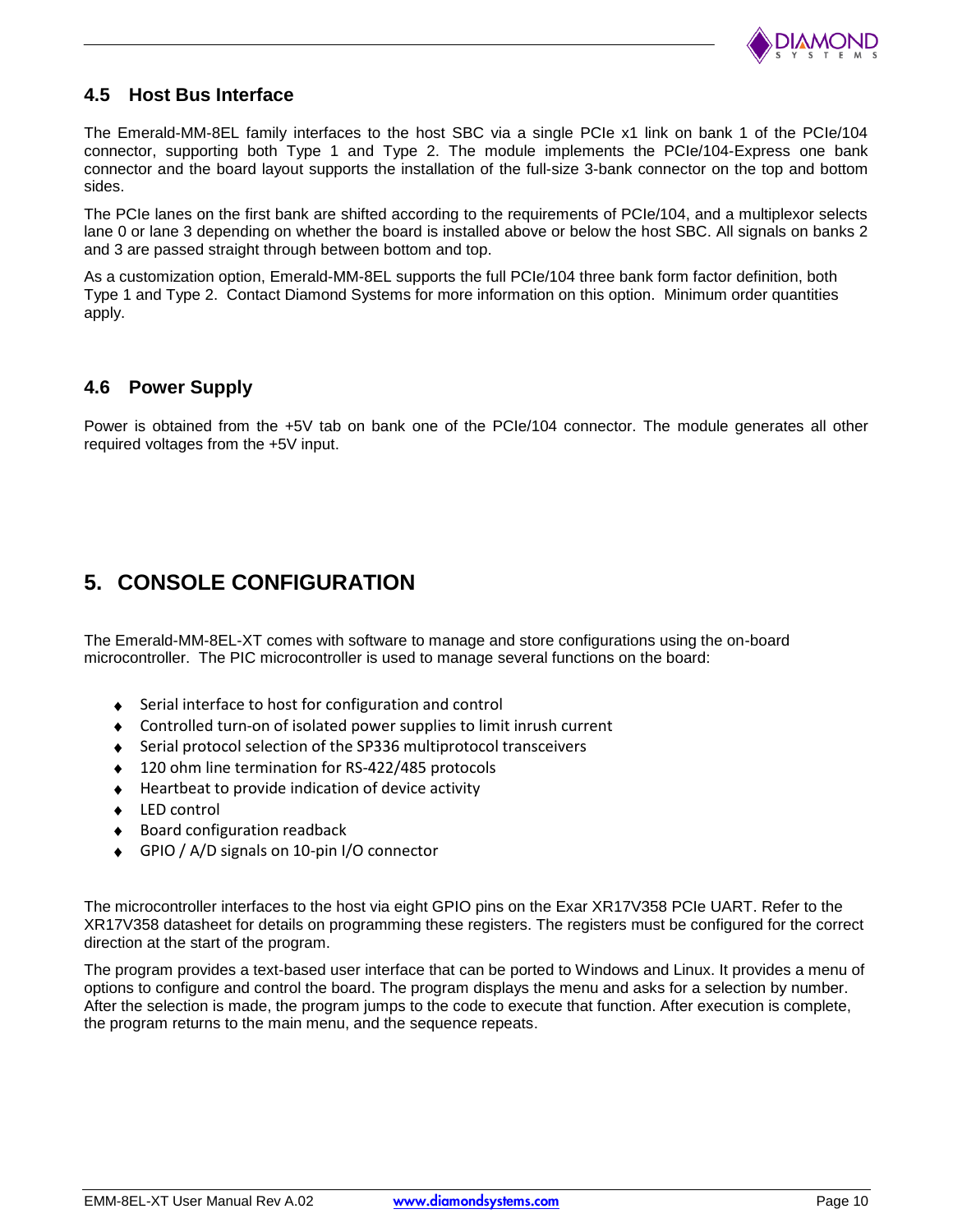

## **5.1 Software Functions**

A command line interface (CLI) software program provides a simple and direct method for configuring the Emerald-MM-8EL. The main screen of the CLI program is shown at the right.

Descriptions of the available CPI functions are provided below.

| <b>FEW cmd - EMM8ELXT.exe</b>                                                                                                                                                                                                                                                                                                       | x |  |
|-------------------------------------------------------------------------------------------------------------------------------------------------------------------------------------------------------------------------------------------------------------------------------------------------------------------------------------|---|--|
| Enter an option from below<br>. Reset<br><b>2. Board Presence detection</b><br>ADUM5402 enable configuration<br>ADUM5402 turn-on delay configuration<br>5. LED control<br>. ProtocolSelect_LineTermination<br>7. GPIOConfiguration<br>. GPIO Input<br>. GPIO Input Bit<br>10.GPIO Output<br>11.GPIO Output Bit<br>12.Read operation |   |  |
| 13.Write operation<br>14.A/D Configuration<br>15.A/D Sample<br>16.Configuration<br>q.Quit the program                                                                                                                                                                                                                               |   |  |
| ш                                                                                                                                                                                                                                                                                                                                   |   |  |

### Reset

When this command is selected, the program will drive the reset pin on the UART interface high, and then bring it low. The PIC should undergo its reset sequence. The program waits for Ack to go low and reports an error if it fails to go low within a given time interval.

### Presence Detection

This feature confirms the PIC on the board is present and responding. When this command is selected, the program will do the following:

- 1. Check for Ack low.
- 2. Drive Sync high.
- 3. Check for Ack high.
- 4. Drive Sync low.
- 5. Check for Ack low.

If the sequence succeeds, the program reports board is present and responding, otherwise board is unresponsive.

### Configuration Readback

The program performs two steps:

- 1. It reads the configuration register and reports its value and interpretation.
	- $00 = 4$  ports, no isolation
	- $01 = 4$  ports, isolation
	- $10 = 8$  ports, no isolation
	- $11 = 8$  ports, isolation
- 2. The program reads the software revision at address 0x3F and reports its value.

### ADUM5402 Enable Configuration

The user enters enable/disable selections for each of the 8 ports and presses OK. The host transmits the selected configuration to the board's power enable register.

### ADUM5402 Turn-on Delay Configuration

The user enters values for the initial turn-on delay and the inter-port turn-on delay in milliseconds, and then presses OK. The host transmits the selected configuration to the board's turn-on delay and inter-port delay registers (a total of 2 transmissions).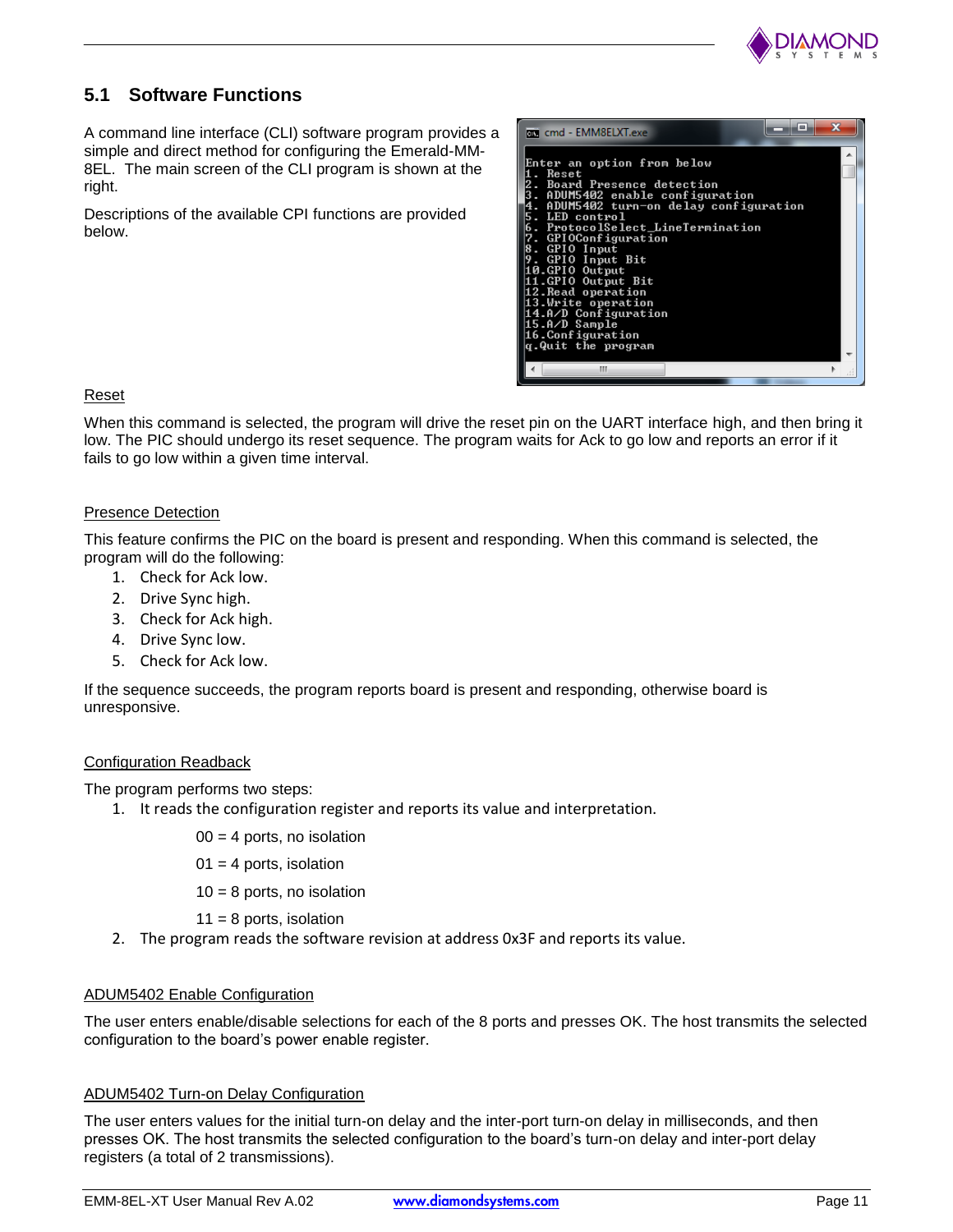

#### LED Control

The user selects On or Off and presses OK. The host transmits the selected configuration to the board's LED register.

#### Protocol Select and Line Termination

The program sequences through all 8 ports one at a time, numbered 0-7. For each port, the user enters the desired protocol. If the protocol is RS-422 or RS-485, the program asks for line termination enable/disable and the user enters that option. Once all 8 port configurations are entered, the program transmits the configuration data to the board in succession (a total of 8 transmissions).

#### GPIO Configuration

The user enters the direction configuration byte and direction byte. The program writes the two bytes to the board in the configuration register and direction register.

#### GPIO Input

The program reads the 8 GPIO lines and returns their values. Only the bits which are set for digital input are valid.

#### GPIO Output

The user enters the desired output value in Hex. The program writes the value to the output register. Only the bits which are set for digital input are valid.

#### Read/Write RAM/Flash register

The user selects RAM or Flash, address in Hex, and data in Hex if a write operation. The program executes the given command. This command may be used to directly write to any valid RAM or Flash register. It therefore provides an alternative method to perform various functions above. It also provides a way to read/write unassigned registers.

#### **Configuration**

Configuration settings include the serial port configuration and the serial port power-on settings. They do not include the PIC I/O configuration (A/D vs. GPIO and GPIO direction). These settings must be done individually with other program commands or by the user's application program. On power-up or reset, the PIC I/O is always set to GPIO and input direction by default.

Configuration is done by editing a configuration file in a text editor and giving it a unique name. This file may then be used to configure boards in a production environment. A board's configuration may also be read back and stored in a file to be used on other boards.

#### Load configuration from file

The user enters a path and filename. The program loads the file and displays the configuration data with appropriate formatting. This data becomes the new current configuration in the program. If the file is not found an error message is returned. This is the only way to modify the program's "current configuration."

#### Display current configuration

The current configuration is displayed with appropriate formatting.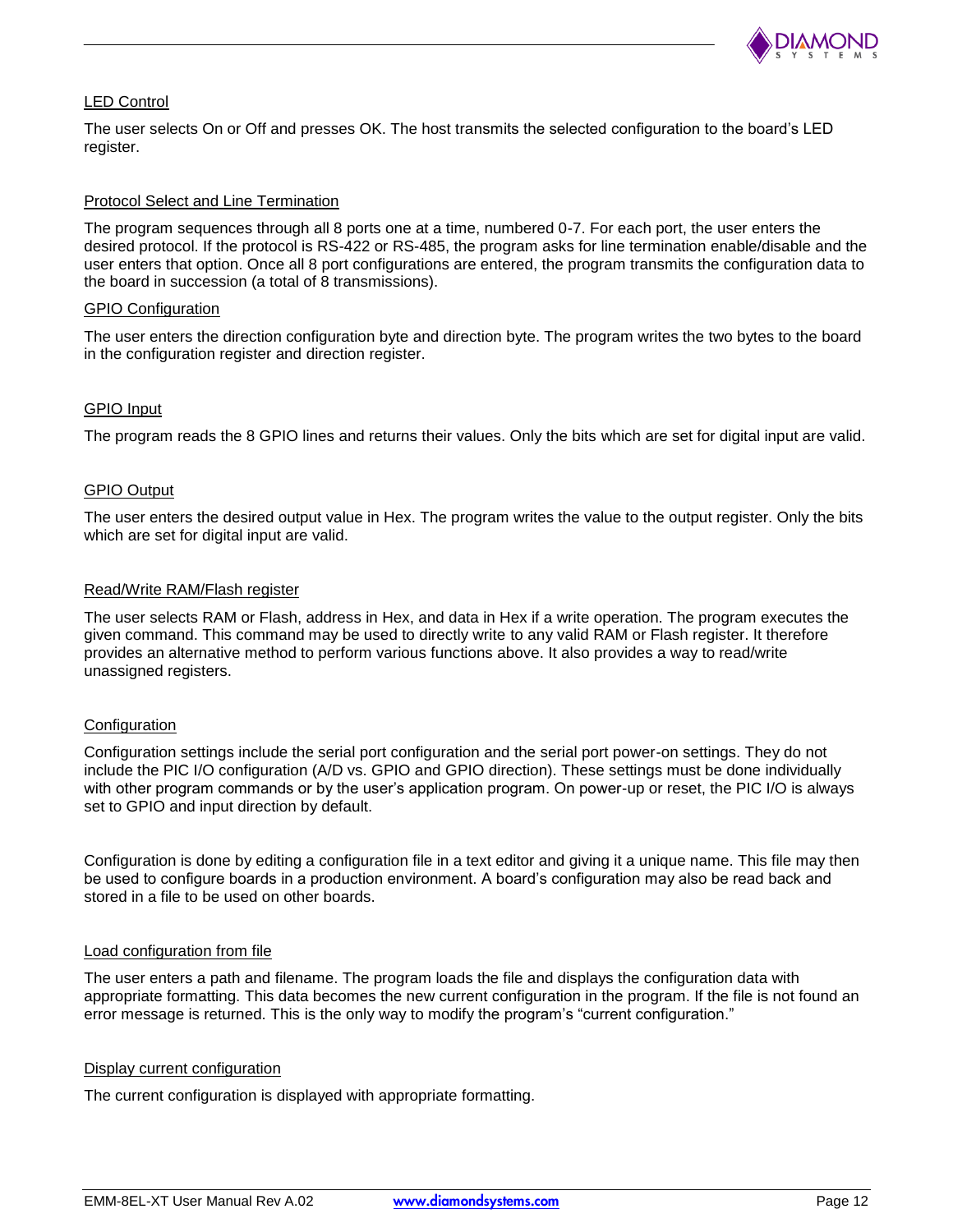

#### Store configuration to RAM

The program stores the current configuration to the RAM registers on the board. The current configuration must previously have been loaded from a file.

#### Store configuration to board Flash

The program stores the current configuration to the Flash registers on the board. The current configuration must previously have been loaded from a file.

#### Read RAM and Flash configuration from board

The program reads all RAM and Flash registers on the board and displays the two sets of configuration data with appropriate formatting (RAM / Flash, address in hex, data in hex). This is a readback operation only. The current configuration is not changed.

#### Store RAM configuration to board Flash

The program stores the current RAM configuration settings to the Flash registers in the board. The current configuration is unaffected.

#### Store RAM configuration to file

The user enters a path and filename. The program reads the current RAM configuration settings and saves them to the given file. If an error occurs an error message is returned. The current configuration is unaffected.

#### Store Flash configuration to file

The user enters a path and filename. The program reads the current Flash configuration settings and saves them to the given file. If an error occurs an error message is returned. The current configuration is unaffected.

The recommended sequence of operations for configuring the board is:

- 1. Load configuration from file
- 2. Store configuration to Flash
- 3. Store configuration to RAM
- 4. Exit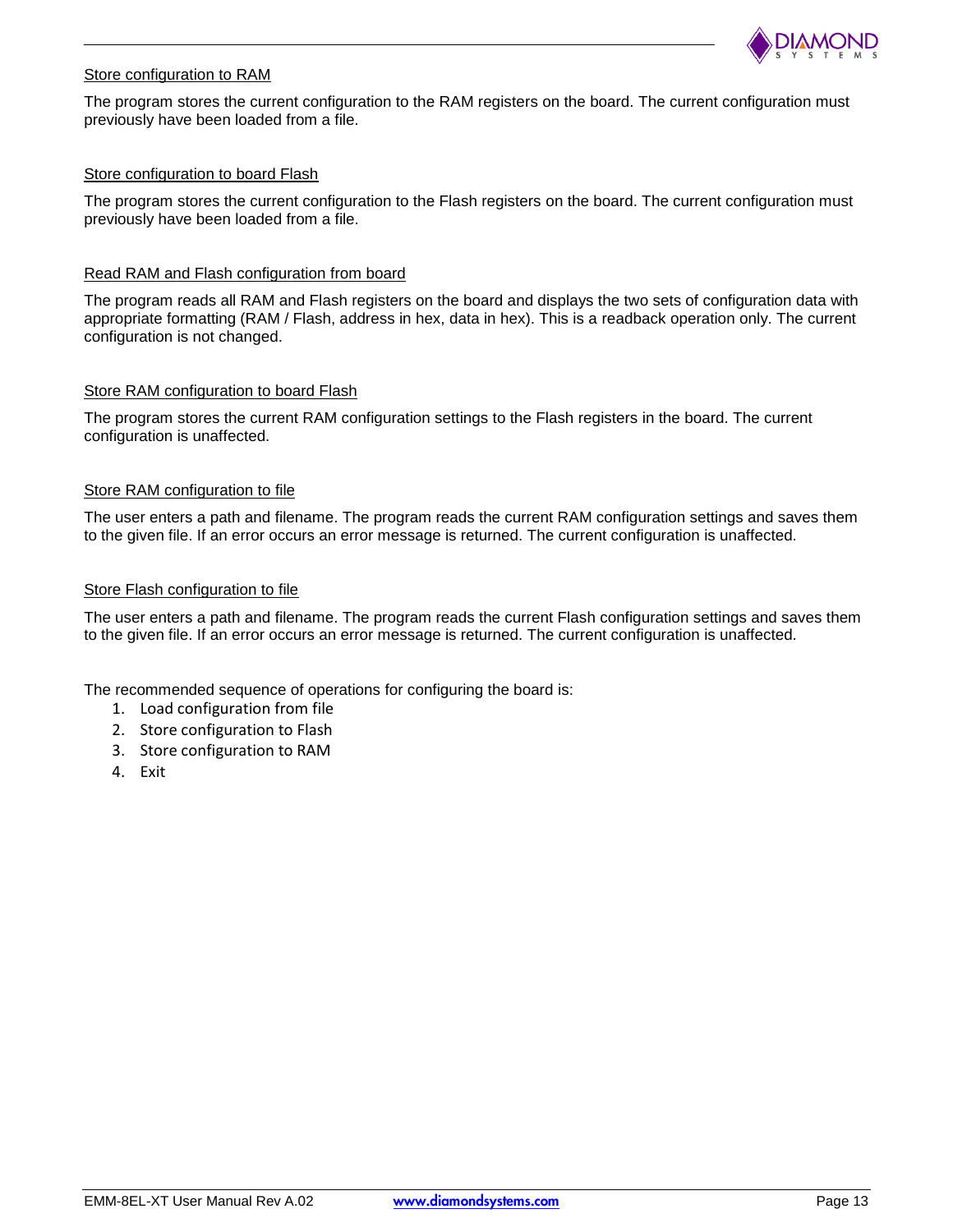

## **5.2 Configuration File**

The program uses configuration files (.ini files) to maintain configuration settings and configure boards. It has the capability to read and write new configuration files in order to save multiple configurations.

Configuration settings include the serial port configuration and the serial port power-on settings. They do not include the PIC I/O configuration (A/D vs. GPIO and GPIO direction). These settings must be done individually with other program commands or by the user's application program. On power-up or reset, the PIC I/O is always set to GPIO and input direction by default.

The configuration file format supports the use of comments to separate sections and explain data. A line beginning with / is a comment line and is ignored by the program. Blank lines are ignored by the program. Any text in a line proceeded by a / is also a comment and is ignored by the program. Configuration files created by the program are not required to include any comments.

Configuration file contents are as follows (all comments are optional and are for illustration purposes only):

/ Serial port configuration data for registers 0-7 (both RAM and Flash)

Port0cfg=xx / Each value is in the range 0-7; bits  $0-1$  = protocol, bit  $2$  = line termination

Port1cfg=xx

Port2cfg=xx

Port3cfg=xx

Port4cfg=xx

Port5cfg=xx

Port6cfg=xx

Port7cfg=xx

/ Isopower configuration data for registers 38-3A (RAM and Flash)

| PowerOnDelay=xx     | / register 38 |
|---------------------|---------------|
| InterDeviceDelay=xx | / register 39 |
| PowerEnable=xx      | / register 3A |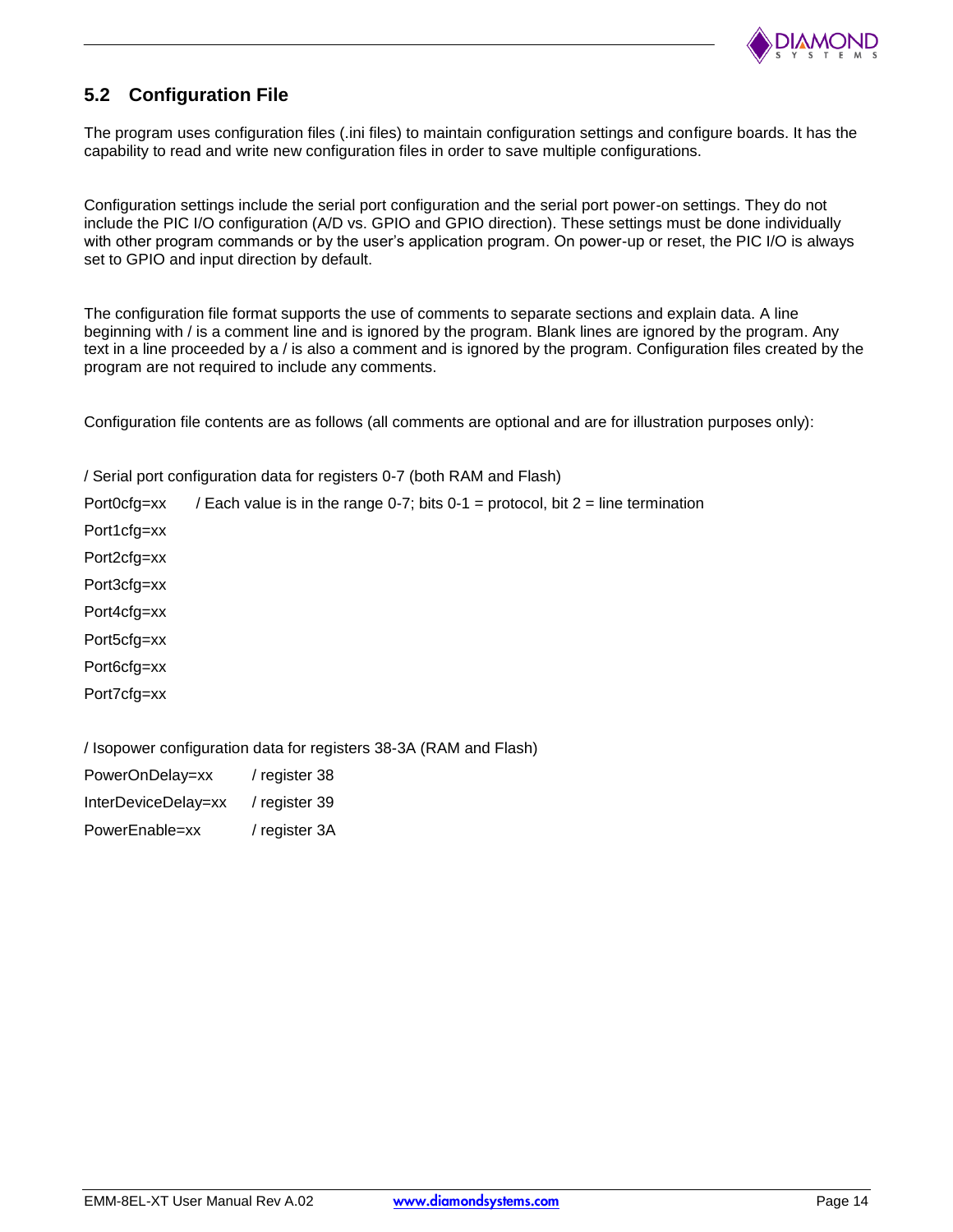

## **6. GUI CONSOLE CONFIGURATION**

A web-based graphical configuration utility program is also provided that allows access to the functions of the software driver via an easy-to-use GUI. Please refer to section 5.1 for a description of the various features and fields.

|                | Reset                                                                                                                                                                                                                          | <b>Board Presence</b> | LED ON                             | LED OFF                                       |                                                                                      | <b>Model Detect</b>                                    |                      |                             |            |
|----------------|--------------------------------------------------------------------------------------------------------------------------------------------------------------------------------------------------------------------------------|-----------------------|------------------------------------|-----------------------------------------------|--------------------------------------------------------------------------------------|--------------------------------------------------------|----------------------|-----------------------------|------------|
| Port           | Protocol Select And Line Termination<br>Protocol Type                                                                                                                                                                          | Termination           | Power Enable                       | GPIO                                          |                                                                                      | AD Vref<br>$\circ$<br>$^{\circ}$ +3.3V                 | $+2.048V$            | $\circ$ SE $\circ$ DI $1$ - | Start Scan |
| $\circ$        | <b>RS-232</b><br>$\overline{\phantom{a}}$                                                                                                                                                                                      | Disable               | Enable                             | AD                                            | DIO<br>In                                                                            | Out                                                    |                      | A/D Code Voltage(V)         |            |
| $\mathbf{1}$   | RS-232<br>$\overline{\phantom{a}}$                                                                                                                                                                                             | Disable               | Enable<br>$\overline{\phantom{a}}$ | $\circ$<br>0                                  | $\circ$<br>$\circledcirc$                                                            | $\circ$<br>$\vert$ 0<br>$\bullet$                      | $\ddot{\mathbf{0}}$  | 0.0000                      |            |
| $\overline{2}$ | <b>RS-232</b><br>$\overline{\phantom{a}}$                                                                                                                                                                                      | Disable               | Enable<br>۰                        | $\mathbf{1}$<br>$\circ$                       | $\circledcirc$<br>$\bullet$                                                          | $\circ$<br>$\pmb{0}$                                   | $\overline{0}$       | 0.0000                      |            |
| 3              | <b>RS-232</b><br>$\overline{\phantom{a}}$                                                                                                                                                                                      | Disable               | Enable<br>۰                        | $\circ$<br>$\overline{2}$                     | $\circledcirc$<br>$\bullet$                                                          | 0<br>$\circledcirc$<br>$\bullet$                       | $\bf{0}$             | 0.0000                      |            |
| 4              | <b>RS-232</b><br>٠                                                                                                                                                                                                             | Disable               | Enable<br>۰                        | $\circ$<br>3                                  | $\ddot{\bullet}$<br>$\bullet$                                                        | $\circledcirc$<br>$\mathbf 0$<br>$\bullet$             | $\theta$             | 0.0000                      |            |
| 5              | RS-232<br>$\overline{\phantom{a}}$                                                                                                                                                                                             | Disable               | <b>Enable</b><br>۰                 |                                               |                                                                                      |                                                        |                      |                             |            |
| 6              | RS-232<br>×                                                                                                                                                                                                                    | Disable               | Enable<br>۰                        | $\overline{4}$<br>$\circ$                     | $\ddot{\bullet}$<br>$\bullet$                                                        | $\vert$ 0<br>$\circ$<br>$\bullet$                      | $\theta$             | 0.0000                      |            |
| 7              | RS-232<br>۰                                                                                                                                                                                                                    | Disable               | Enable<br>۰                        | $\circ$<br>5                                  | $\ddot{\bullet}$<br>$\bullet$                                                        | $\circ$<br>$\overline{0}$<br>$\bullet$                 | $\bf{0}$             | 0.0000                      |            |
|                | Port Power Turn-on Delay Configuration<br>Initial Delay(2-510 even numbers): 2<br>Inter Port Delay(1-255)                                                                                                                      | $\frac{1}{1}$         | Update                             | 6<br>$\circ$<br>ö<br>$\overline{\phantom{a}}$ | $\circledcirc$<br>$\ddot{\mathbf{O}}$<br>$\bullet$<br>$\ddot{\bullet}$               | $\circ$<br>$\mathbf{0}$<br>$\vert$ 0<br>$\circledcirc$ | $\theta$<br>$\bf{0}$ | 0.0000<br>0.0000            |            |
| O<br>O.<br>⊙.  | Read / Write Command<br>Address (0x00 - 0x7F) :<br>Data (0x00 - 0xFF) :<br>Configuration<br>C Load Configuration from file<br>Store configuration to file<br>Store configuration to flash<br>Store Flash configuration to file |                       | Write C Read<br>GO<br>Ready        |                                               | Board is present<br>Configuration register value = $1$<br>Software revision = $0x1d$ | 8 ports non-isolated                                   |                      |                             |            |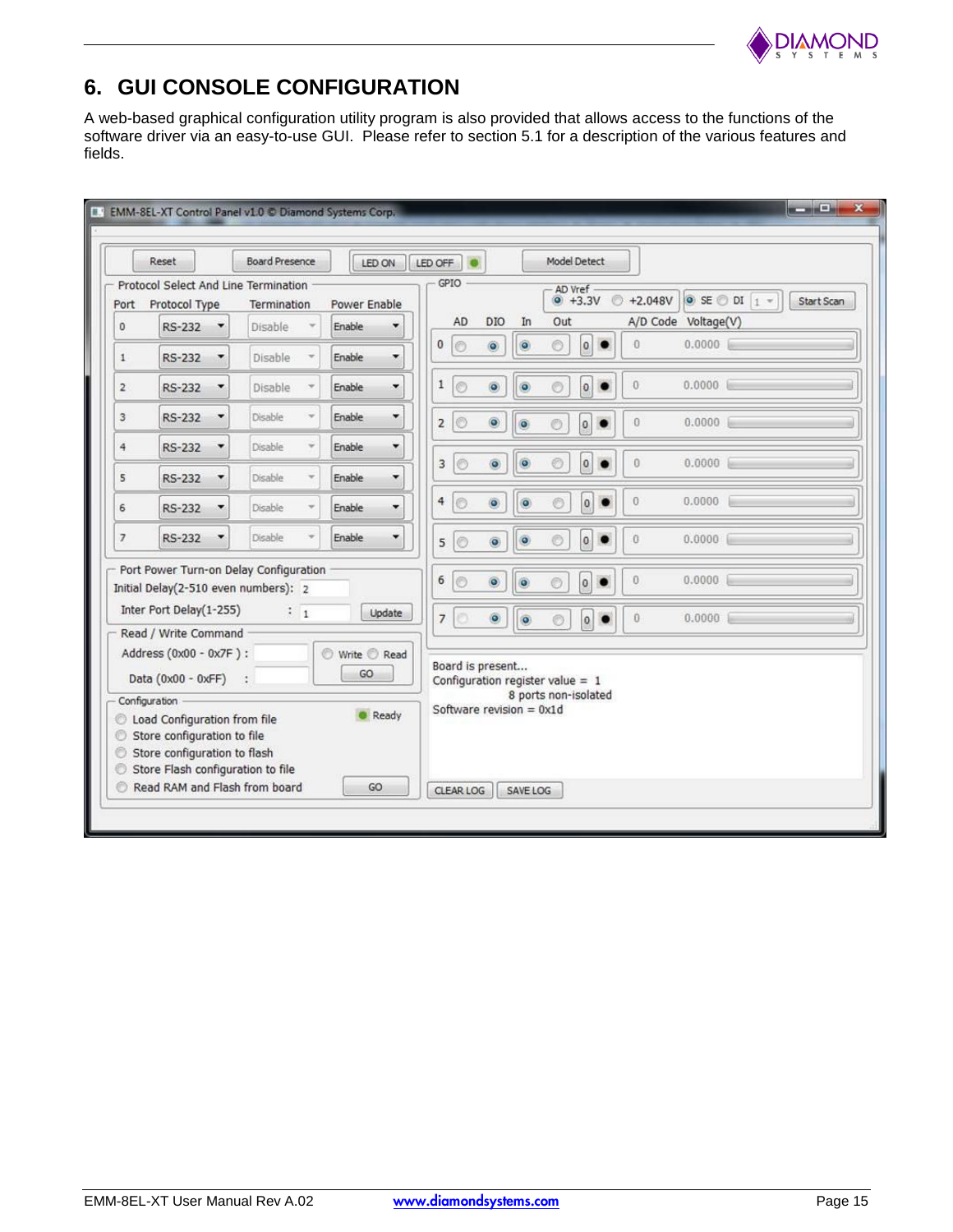

## **7. SOFTWARE DRIVER**

The software driver can be used to control or read back the features on the EMM-8EL-XT. Linux and Windows compiled libraries are provided to customers for use with these operating systems. The driver is also provided in C source code so it can be integrated into other operating systems.

| <b>Driver Function List</b> |                                                                                                                                                      |
|-----------------------------|------------------------------------------------------------------------------------------------------------------------------------------------------|
| EMM8EL_GetConfig()          | Returns the board's complete configuration data from the controller's flash                                                                          |
| EMM8EL_SetConfig()          | Stores a complete configuration dataset into the on-board controller's flash<br>and/or RAM                                                           |
| EMM8EL_SerialPortConfig()   | Configures a serial port for protocol and termination                                                                                                |
| EMM8EL_SerialPortEnable()   | Configures the serial ports for enable/disable                                                                                                       |
| EMM8EL_SerialPowerConfig()  | Configures the power-on timing of the serial port isolators                                                                                          |
| EMM8EL_IOConfig()           | Configures the aux I/O for A/D or DIO; for DIO the direction is also defined                                                                         |
| EMM8EL_ADConfig()           | Configures the A/D reference voltage and differential channel                                                                                        |
| EMM8EL_ADConvert()          | Performs an A/D conversion                                                                                                                           |
| EMM8EL_DIOInput()           | Reads all DIO bits configured for input arranged in a byte                                                                                           |
| EMM8EL_DIOInputBit()        | Reads one DIO bit configured for input                                                                                                               |
| EMM8EL_DIOOutput()          | Sets all DIO bits configured for output                                                                                                              |
| EMM8EL_DIOOutputBit()       | Sets one DIO bit configured for output                                                                                                               |
| EMM8EL_LED()                | Controls the user-controllable LED                                                                                                                   |
| EMM8EL_CreateConfigFile()   | Creates a configuration file which can be used by the console or GUI program                                                                         |
| EMM8EL_Write()              | Writes a byte to the on-board controller's flash or RAM                                                                                              |
| EMM8EL_Read()               | Reads a byte from the on-board controller's flash or RAM                                                                                             |
| EMM8EL_Reset()              | Resets the on-board controller and causes a reload of all configuration settings                                                                     |
| EMM8EL_Status()             | Detects the status of the controller / verifies that it is listening, and returns the<br>model configuration (CFG pins) and software revision number |

All configuration or read back functions which have both RAM and flash registers are user selectable for either or both RAM or flash for configuration or for read back.